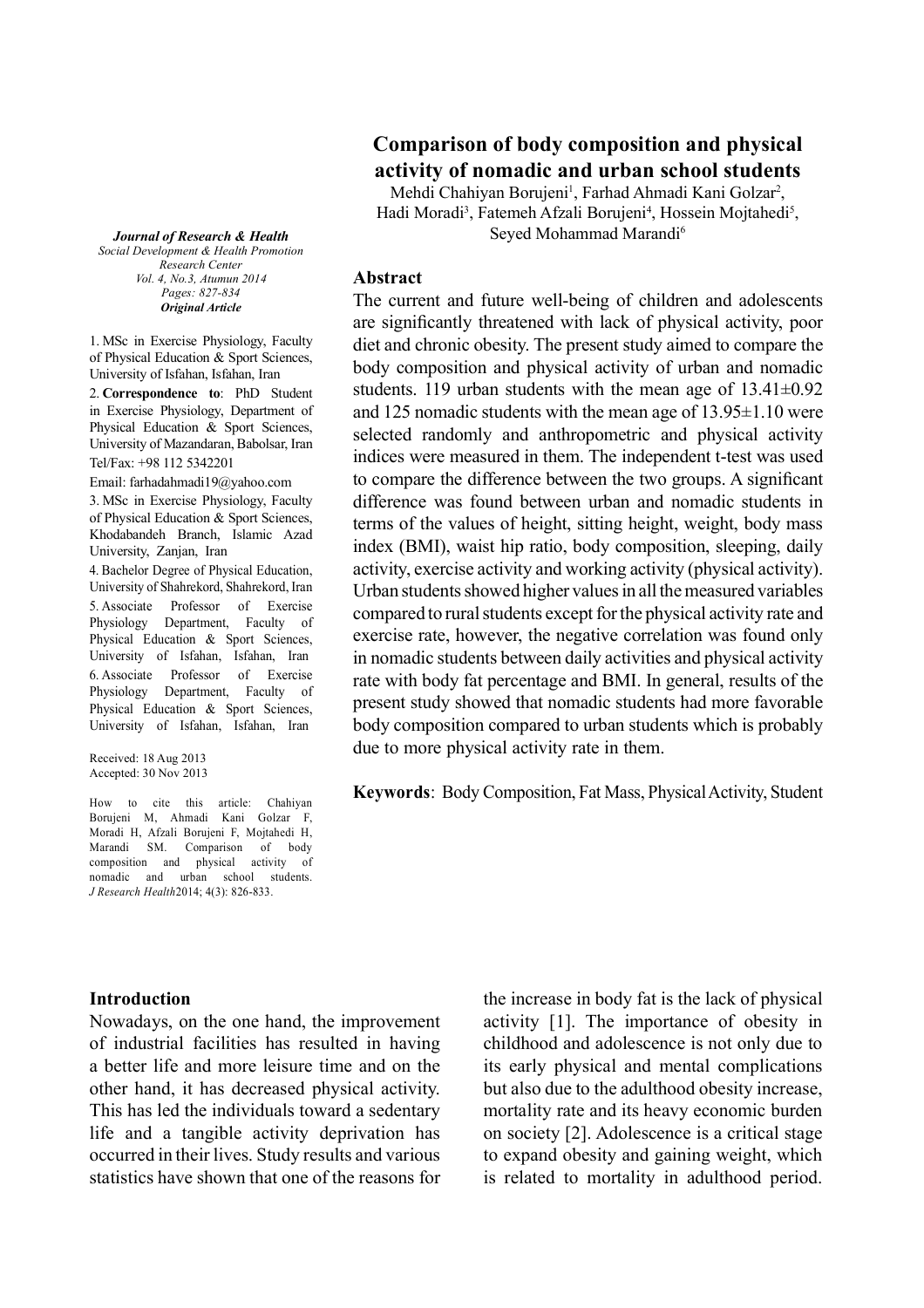It is estimated that more than 70% of obese adolescents will turn to obese adults [3].

Extensive efforts have been conducted to understand the key indicators of obesity and its associated behaviors. For example, lack of activity is related to age, sex, socioeconomic status and ethnicity [4]. During the past few decades, the energy expenditure in children has decreased and physical activity patterns in adolescents has changed, which result from spending more time watching television and the advent of video games and the internet as well as the decrease of physical activity time at schools and the societies [5,6]. Although the relationship between physical activity and social factors such as gender and race/ethnicity has been widely studied, geographical factors have received less attention [7]. One of the indicators that has recently attracted attention is the place of residence (urban or rural areas) [8]. Differences between rural and urban environments are taken into consideration in recent decades for the effects on growth and sexual puberty. Nowadays, researches have shown that urban children are larger, and grow faster compared to rural children in. Two significant points in studies are economic, social factors and the environmental overlap between rural and urban areas. In other words, it is not easy to distinguish between factors that are effective on growth process [9]. There are a number of reports showing that rural adults compared to their urban peers have higher levels of obesity and lower levels of physical activity [10-12], however, physical activity findings might not be generalized [12]. In a study in America, adults in rural areas had a higher prevalence of obesity and lack of physical activity compared to adults in urban areas [13]. This might be contrary to the belief in higher physical activity needs in rural life, but a reflection of the changing nature of rural life [11]. Recently, rural life may not necessarily involve heavy chores and might be an important factor for a greater incidence of obesity in rural areas [14]. Various and conflicting evidence is present regarding urban and rural children.

In a cross-sectional study on American adolescents, it was found that rural children had higher obesity levels (16.5%) compared to urban children (14.3%). This study also showed that children in rural areas had sedentary lifestyle compared to urban children [15]. These findings were more supported by the findings of a study on 8 to 12-year-old kids from one of the central states in America in which the rural kids were overweight (25.1%) compared to urban kids (19.4%) and urban kids were less active. In addition, a cross-sectional study on Canadian children between 11 and 15 years old showed that overweight and obesity levels were increasing with an increase in rural dwelling [16]. Urban-rural differences were not reported for physical activity in this Canadian research, moreover, rural kids had lower levels of leisure time (watching television and video and working with computers). The urban and rural differences regarding the amount of physical activity in Australian girl adolescents were reported for summer and not winter; no difference was found in boys [17]. Although previous studies have investigated the differences between physical activity and obesity of urban and rural children in developed countries, it is not clear whether these findings could be generalized to other ethnicities with different cultures and life styles. Due to the effects of environmental factor on physical activity rates and the nutrition status, it is probable that because of the differences in nutrition culture of the urban and rural parts, physical activity and individuals' body shape are different in these two parts. Moreover, there is no study that has investigated the differences between body composition and physical activity in urban and rural adolescents in Iran which shows the necessity for studying this subject and especially on adolescents. Therefore, the purpose of present study is to compare the body composition and physical activity in urban and nomadic students.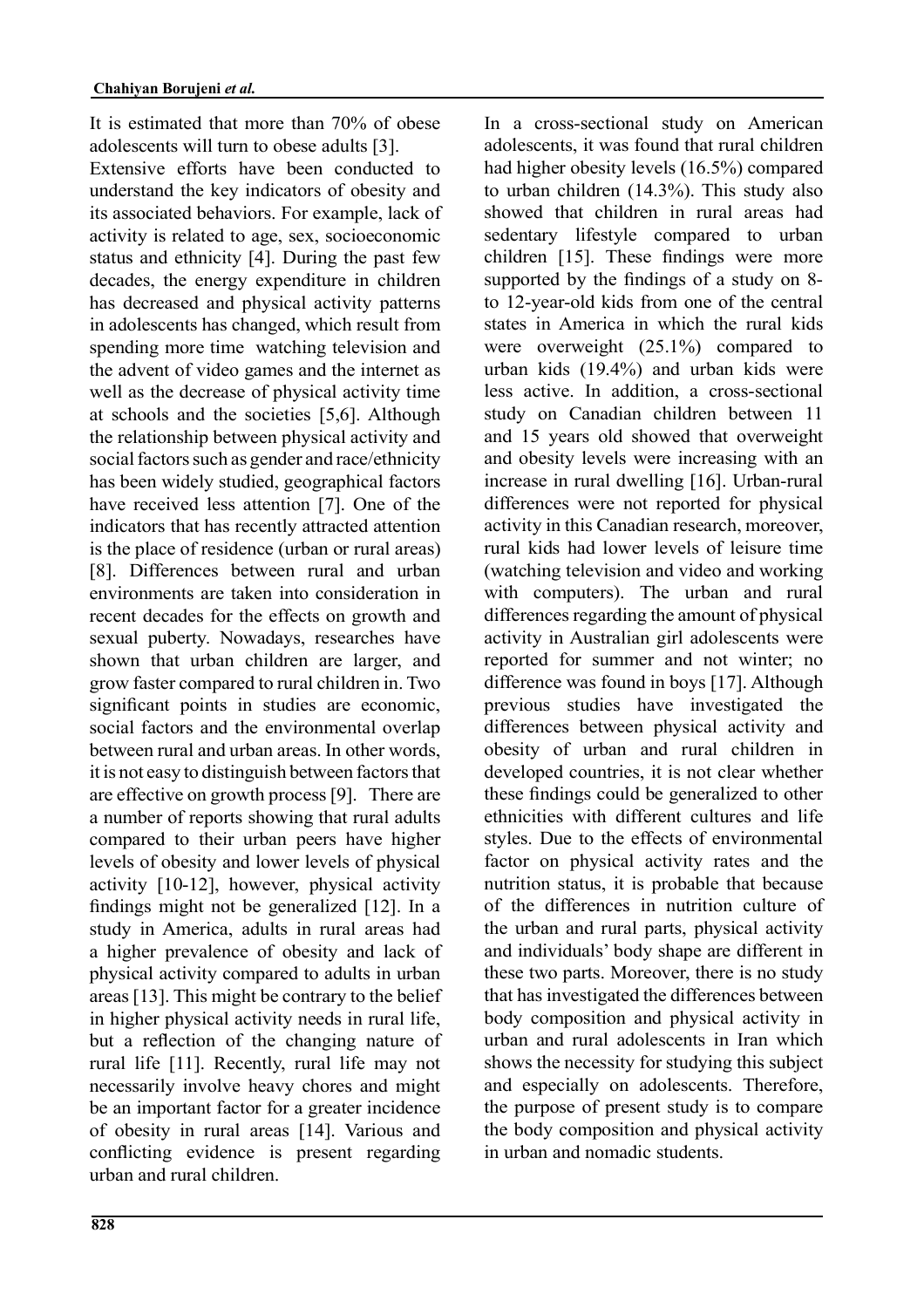## **Method**

In this study, anthropometric indices and the level of activity were determined in urban and nomadic students and then they were compared (inter-group manner). Study population of the present study included all the urban and nomadic male students from Chaharmahal-Bakhtiari studying during 2010-11 academic year. Random cluster sampling was carried out by drawing among all male students of Chaharmahal-Bakhtiari. Number of samples was calculated using the sample size formula based on the mean of two independent groups and based the acquired volumes in related studies, considering 95% reliability and 90% test power, 120 individuals were chosen for each group [18]. To this end, 119 urban students and 125 nomadic students were randomly selected from urban and nomadic schools of Chaharmahal-Bakhtiari and their anthropometric indices were measured. The present study's variables include height, sitting height, weight, age, subcutaneous fat thickness, waist to hip ratio (WHR), body mass index (BMI), lean body mass, body fat percentage and the physical activity. In order to measure the participants' weight, a compact mechanical scale having a measuring range of 100 g to 120 kg was used. In order to measure the height, a stadiometer (Height Roller, accuracy of 1 mm) was used. WHR was measured using a tape measure. For this purpose, the smallest part of the waist circumference and hip circumference in the most massive section was measured using a tape measure. BMI was calculated using the formula weight (kg) by height squared (in meters). In order to measure skinfold thickness of the participants, a caliper (Harpenden, England) having 0.2 mm and measuring range of 80 mm was used. To this end, the skin fold thickness of two parts such as triceps and sub scapular were measured. After three repeats, the average was recorded as the subcutaneous fat thickness measure in each area. Roger et al. (2009) formula was utilized to measure the fat percentage [19]. In this formula, the skin fold thickness of subscapular and the triceps were calculated and in case the total of subscapular and triceps skinfold thickness was above 35 mm, the formula (%Fat =  $0.783 \Sigma SF + I Male$ ) was used and in case the total of subscapular and triceps skinfold thickness was less than 35 mm, the formula (%Fat =  $1.21(\overline{\text{S}}\text{F})$  –  $0.008(\overline{\Sigma} S\overline{F})$  2 + I Male) was administered.

Where, ΣSF is the total of subscapular and triceps skinfold thickness. I coefficient was substituted in accordance with age, race and table 1. In this study, the mean age was 13.41 for urban students and 13.95 for nomadic students and (-1.7) coefficient was used for this age average which included the prepuberty period.

| Table 1 Coefficient I according to age and race |  |  |
|-------------------------------------------------|--|--|
|-------------------------------------------------|--|--|

| Age           | <b>Black</b> | White  |
|---------------|--------------|--------|
| Prepubescent  | $-3.5$       | $-1.7$ |
| Pubescent     | $-5.2$       | $-34$  |
| Postpubescent | $-6.8$       | $-5.5$ |
| Adult         | -68          | $-5.5$ |

To measure the physical activity, Barbosa et al. questionnaire in 2007 was used which showed reliability and validity of 0.98 and 0.89, respectively [20]. According to this questionnaire, in order to analyze the data, the activities were classified into 4 sections such as sleeping, daily activities (using bathroom, meal times, transportation, inside and outside of school activities, religious activities, artistic activities), exercising activities (official sports, competitive sports, physical activities at school and in holidays) and other activities (such as item 18 in the questionnaire). In order to gain information and extract results from the raw data, descriptive and inferential methods were used. To this end, the data was firstly entered in SPSS version 16. After collecting the data, statistical tests such as Kolmogorov-Smirnov and independent t-test and Pearson correlation coefficient were conducted to evaluate the data normality and to compare the differences between the two groups (P<0.01) and to evaluate the correlation between body fat percentage and BMI with physical activity indices  $(P<0.05)$ .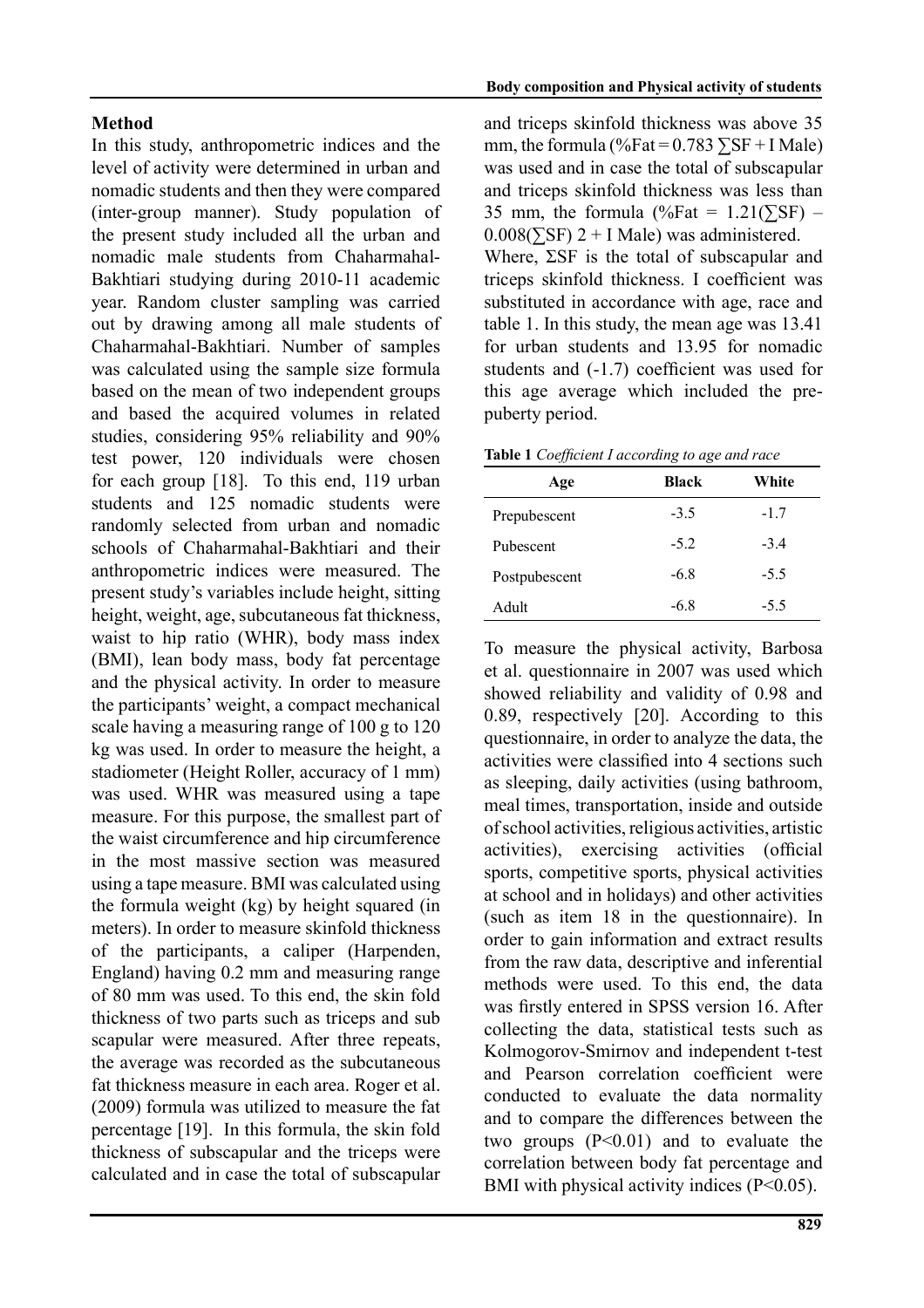#### **Results**

The mean, standard deviation (SD), and independent t test, descriptive characteristics of the participants such as age, height, weight, fat percentage, sitting height, body mass, lean body mass, physical activity, WHR and BMI are presented in Table 2 and 3, respectively.

**Table 2** *Descriptive characteristics of subjects (based on the mean and standard deviation) for each of the two experimental groups.*

|                                       | Urban             | <b>Nomadic</b>   |  |
|---------------------------------------|-------------------|------------------|--|
|                                       | $Mean \pm SD$     | $Mean \pm SD$    |  |
| Age $(y)$                             | $13.41 \pm 0.92$  | $13.95 \pm 1.10$ |  |
| Height (cm)                           | $160 \pm 8.61$    | $153 \pm 9.59$   |  |
| Sitting height (cm)                   | $78.11 \pm 5$     | $74.70 \pm 8.36$ |  |
| Weight (kg)                           | $50.52 \pm 11.73$ | $39.42 \pm 8.23$ |  |
| WHR (cm2)                             | $0.82 \pm 0.04$   | $0.79 \pm 0.02$  |  |
| % Body Fat                            | $23.58 \pm 9.46$  | $15.43 \pm 3.76$ |  |
| Fat Mass (kg)                         | $12.68 \pm 7.57$  | $6.27 \pm 2.55$  |  |
| Fat free mass (kg)                    | $37.80 \pm 6.23$  | $33.15 \pm 6.09$ |  |
| BMI $(kg/m2)$                         | $19.60 \pm 3.54$  | $16.47 \pm 1.86$ |  |
| Sleep (hours a day)                   | $8.67 \pm 1.60$   | $8.21 \pm 1.08$  |  |
| Daily activity (hours a day)          | $11.62 \pm 1.26$  | $9.56 \pm 1.25$  |  |
| Exercise (hours a day)                | $2.29 \pm 0.95$   | $2.73 \pm 0.64$  |  |
| Other Activities (work) (hours a day) | $1.14 \pm 0.82$   | $3.44 \pm 0.88$  |  |

**Table 3** *Independent T-test for differences variables analysis between urban and nomadic groups*

|                                       | <b>Mean difference</b> | T        | F     | Sig.(2tailed) |
|---------------------------------------|------------------------|----------|-------|---------------|
| Height (cm)                           | 6.43                   | 6.53     | 2.87  | $0.00*$       |
| Sitting height (cm)                   | 3.40                   | 4.52     | 0.58  | $0.00*$       |
| Weight (kg)                           | 11.1                   | 10.28    | 2.09  | $0.00*$       |
| WHR $(cm2)$                           | 0.02                   | 7.26     | 9.32  | $0.00*$       |
| % Body Fat                            | 8.14                   | 10.57    | 35.17 | $0.00*$       |
| Fat Mass (kg)                         | 6.40                   | 10.60    | 33.15 | $0.00*$       |
| Fat free mass (kg)                    | 4.65                   | 7.01     | 0.40  | $0.00*$       |
| BMI $(kg/m2)$                         | 3.13                   | 10.33    | 13.12 | $0.00*$       |
| Sleep (hours a day)                   | 0.45                   | 2.60     | 19.72 | $0.01 *$      |
| Daily activity (hours a day)          | 2.06                   | 12.76    | 3.67  | $0.00*$       |
| Exercise (hours a day)                | $-0.44$                | $-4.23$  | 18.31 | $0.00*$       |
| Other Activities (work) (hours a day) | $-2.02$                | $-18.45$ | 0.64  | $0.00*$       |

\* P≤ 0.01

There was a significant difference (P<0.001) between urban students (mean age  $13.41 \pm 0.92$ ) and rural students (mean age  $13.95 \pm 1.10$ ) regarding height (160 and 153 cm), sitting height (78.11 and 74.70 cm), weight (50.52 and 39.42 kg), BMI (19.60 and 16.47 kg/mm), WHR (0.82 and 0.79), fat percentage (23.58 and 15.43), body mass (12.68 and 6.27 kg), lean body mass (37.80 and 33.15 kg), sleeping (8.67 and 8.21 hours daily) physical activity (11.62 and 9.56 hours daily), exercising activities (2.29 and 2.73 hours daily) and working activities (1.14 and 3.44 hours daily). Urban students showed higher rates  $(P<0.01)$  compared to nomadic students in all the measured values except working activity and exercising. Nomadic students had higher rates of working activities and exercising compared to urban students (P<0.01). Results showed that urban students had higher weights and BMI compared to their nomadic peers but nomadic students had more physical activity. The results of Pearson correlation coefficient between body fat percentage and BMI with sleeping rate, physical activity, exercising activities and the amount of daily work are shown in Table 4.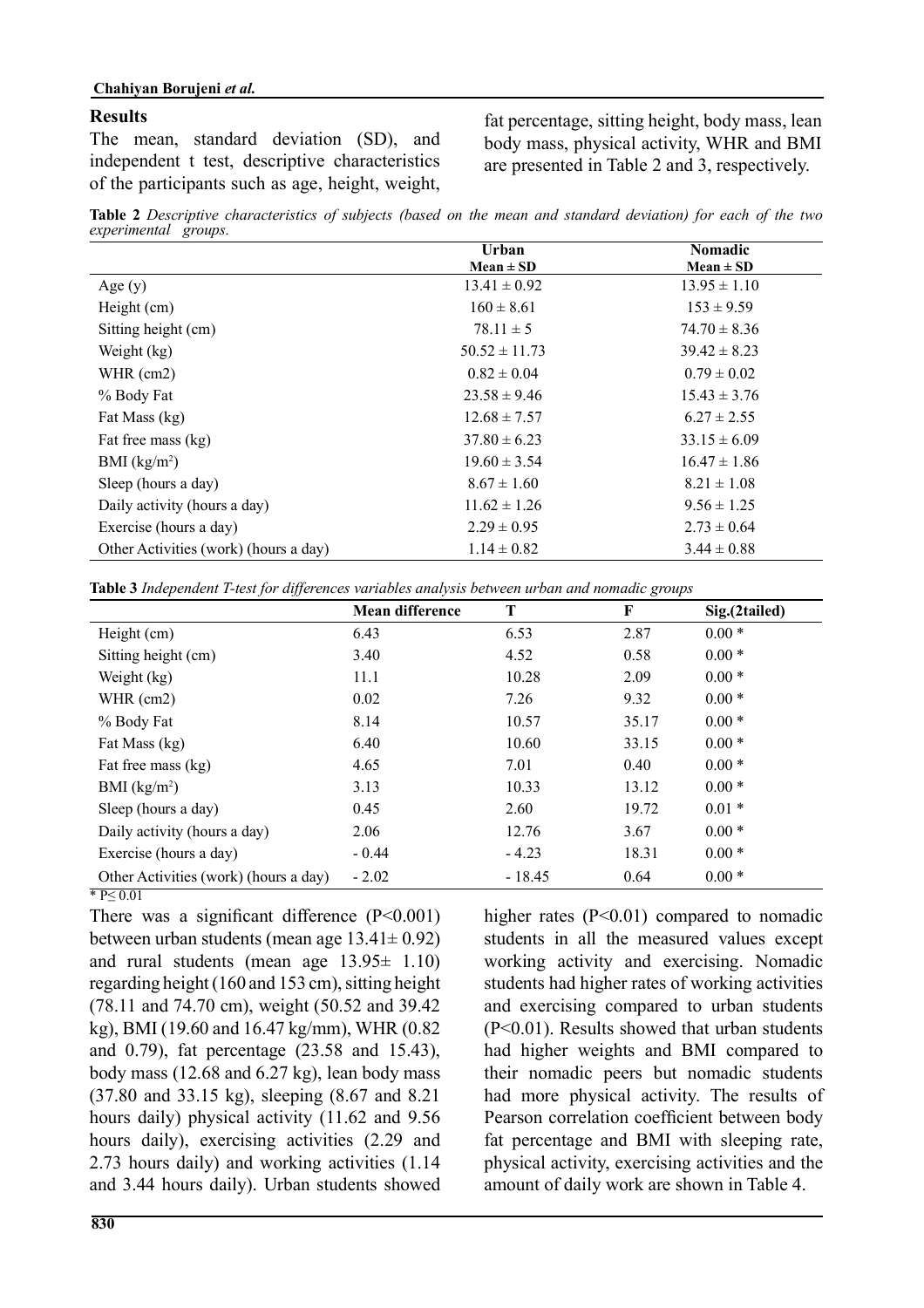|                |                | Body Fat $(\% )$            |          | BMI                         |          |
|----------------|----------------|-----------------------------|----------|-----------------------------|----------|
|                |                | The correlation coefficient | P-value  | The correlation coefficient | P-value  |
| Urban          | Sleep          | 0.004                       | 0.96     | 0.01                        | 0.90     |
|                | Daily Activity | $-0.06$                     | 0.51     | $-0.08$                     | 0.34     |
|                | Exercise       | 0.05                        | 0.57     | 0.05                        | 0.57     |
|                | Work           | 0.02                        | 0.79     | 0.04                        | 0.59     |
| <b>Nomadic</b> | Sleep          | 0.13                        | 0.09     | 0.12                        | 0.11     |
|                | Daily Activity | 0.21                        | $0.006*$ | 0.19                        | $0.01**$ |
|                | Exercise       | $-0.03$                     | 0.67     | 0.01                        | 0.90     |
|                | Work           | $-0.38$                     | $0.00*$  | $-0.35$                     | $0.00*$  |

**Table 4** *Results of Pearson correlation coefficients between percentage body fat and BMI with the amount of sleep, daily activities, sport activities and rate of daily work*

 $P \leq 0.01$  \*

P≤ 0.05 \*\*

In urban students, no correlation was found between body fat percentage and BMI with physical activity rates  $(P>0.01)$ . However, a negative correlation was found in nomadic students between their daily activities and the working amount with body fat percentage and BMI (P<0.01).

# **Discussion**

Findings of the present study showed that urban students were heavier compared to nomadic students. Urban students had heavier weights, higher BMI and more fat mass which shows more prevalence of obesity and heavy weight in urban adolescents. Nomadic students had a significantly lower BMI, less WHR and more tender skin fold thickness compared to urban ones. Moreover, urban students had significantly taller and heavier. Consistent with the present study, a study in New Zealand (2010) reported that rural kids were thinner than urban kids [8]. These findings were also in line with a crosssectional study in Turkey (2005) that showed that urban kids had thicker skin fold (triceps, scapular and suprailiac) compared with rural kids and were significantly taller and heavier, as well [21]. In addition, a study investigating the obesity and low weight trend in America, Russia, China and Brazil, the prevalence of overweight in urban kids was higher. However, these results might reflect the changes in terms of economic developments in these countries [22]. Since in the present study, the physical activity of urban students was significantly lower compared to nomadic students, one of the reasons for the prevalence of obesity in urban kids might be their lower physical activities.

In the present study, people's diet was not investigated but probably more consumption of traditional foods in rural places compared to the consumption of fast foods in urban places could make changes in anthropometric and adolescents' nutrition status. However, there are some studies that show the opposite result. Lewis et al. (2006) studied the prevalence of obesity in children living in Georgia and America and found that kids in rural areas had higher prevalence of obesity compared to those living in urban and suburban parts [23]. Moreover, McMurray et al. showed that rural kids had significantly more BMI and total skin-fold thickness and were more obese compared to rural kids [24]. Studies conducted outside America generally show that the prevalence of obesity was higher in rural kids compared to urban kids [16,22,25]. The differences between results of the present study and other reports could be due to the demographic differences in urban and rural population in various studies. This is because social and economic and ethnical status is related to obesity [26] and it is probable that the difference between the urban and rural places is a demographic reflection of population.

Other explanations regarding the differences between urban and rural differences in terms of body composition could be due to the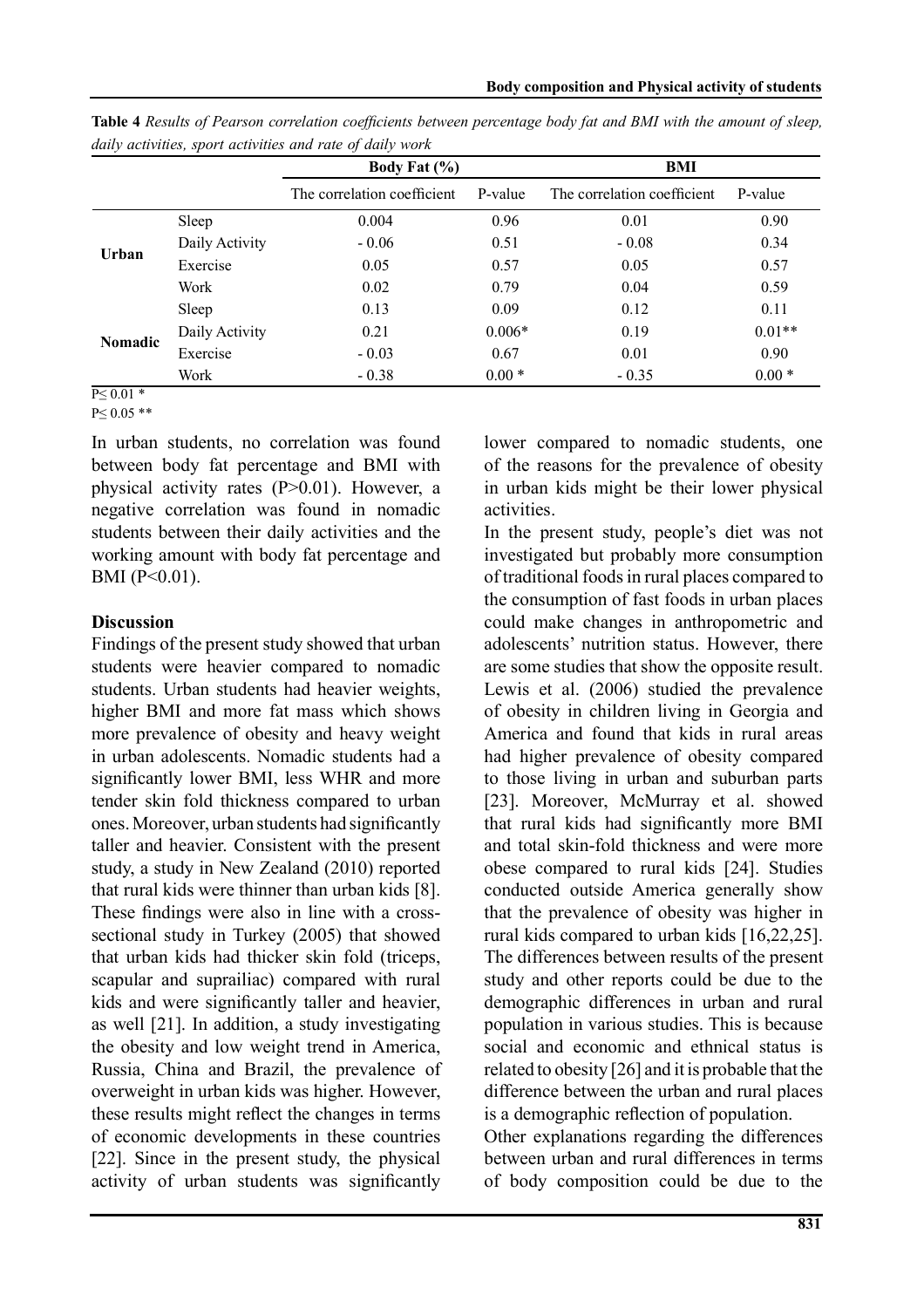physical and social environment [16]. This potential environmental difference needs more studies in future since it might present a useful insight to obesity interventions. According to the findings of the present study, urban students were significantly more active in daily activities (in terms of transportation, inside and outside school activities, religious activities, and artistic activities) compared to their nomadic peers. But nomadic students had more exercise activities. Moreover, the amount of daily activities (physical activity) was higher in nomadic kids. In urban kids, no significant relationship was found between any of body fat values and BMI with the amount of physical activity. Nomadic students spend most of their times on agricultural and animal husbandry activities, therefore, they have more physical activity compared to urban students. It is probable that one of the reasons of lower weight, less fat percentage and lower BMI is due to higher rate of physical activity. In 1996, children dwelling in urban parts of Cameron were more inactive and the total score of physical activity in rural kids was twice more [27].This difference in physical activity habits and inactivity might be due to the obesity differences between children in urban and rural parts since urban children are more obese compared to rural kids. Results of a study in Iceland showed that rural students participated in less active leisure time activities more [28]. Moreover, in Hodgki et al. in 2010 study, no difference was found in physical activities of urban and rural kids, but rural kids had less leisure time [8]. In another study, no significant difference was found in physical activities and habits and inactive manners among urban and rural kids dwelling in Cyprus [29]. In Huang et al. study in 2010, urban kids had more physical activity after school compared to rural kids and they showed that the availability of facilities had a significant impact on physical activity of children and these facilities were not available in rural areas [30]. These contradictory results have various interpretations. Firstly, as stated earlier, the differences could be due to demographic diversity such as economic or social or ethical status. The emphasis on controlling such variables in the conducted studies on urban and rural differences regarding obesity and physical activities is prominent. Secondly, in large population studies, physical activities are usually measured as self-report. Self-report is an easy and efficient way of collecting data, but might not be precise enough. This is because of the fact that urban and rural dwellers might have different understanding and interpretation of the questions being asked hence this bias might be problematic while interpreting the data. While the physical activity is often considered a recreational or leisure activity for urban dwellers it is often synonymous with working for rural people (for instance working in a farm), therefore, the latter might not be reported as a physical activity [31]. These findings which showed that urban children had higher levels of physical activity might be due to the fact that they have easier access to interventions such as exercise programs or exercise facilities [28]. Studies that found rural children are more active might be related to the fact that rural children spend more time outside their house [32]. One of the limitations of the present study was the population under study which might not be representative of the Iranian society in which various ethical groups live. Moreover, the amount of energy received and nutrition compound of urban and rural children was not measured. It is suggested that for more definite conclusion, other studies (prospective and cross-sectional) be conducted in various parts of Iran.

## **Conclusion**

Based on the results of the present study, a difference was observed and nomadic students were thinner than urban students. Moreover, regarding the physical activity, a significant difference was found and nomadic students were more active compared to their counterparts in urban areas. Nomadic students had more favorable body composition compared to urban students which is probably due to their higher rate of physical activity. These results were different from the findings of other countries and this might be due to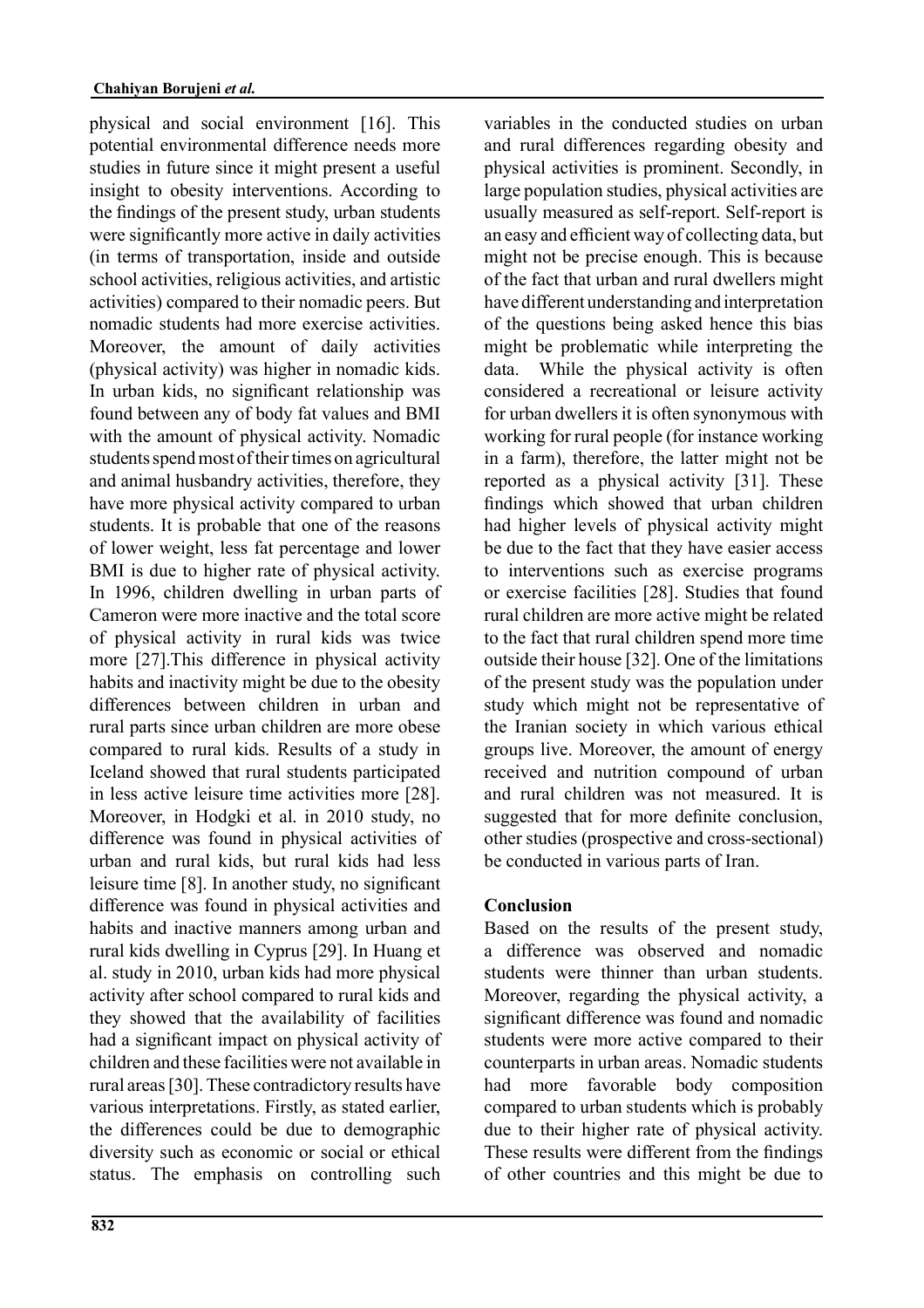social and physical environmental differences. However, more studies are required to comprehend the potential difference of rural and urban settings for they might present a useful insight regarding obesity interventions.

#### **Acknowledgements**

This study, derived from a master thesis in exercise Physiology, was approved in university of Isfahan.

### **Contributions**

Study design and analysis: HM, MM Data collection: MC, HM, FA Manuscript preparation: FA, MC, FA

## **Conflict of interest**

"The authors declare that they have no competing interests."

### **Refrences**

1. Rahmaninia F, Daneshmandi H, Darbani H. Determination of overweight and obesity prevalence among male students and its relationship with physical activity-level. *Harakat*2005; 22(47): 6. [In Persian]

2. Barsh GS, Farooqi IS, O'Rahilly S. Genetics of bodyweight regulation. *Nature*2000; 404(6778): 644-51.

3. Zareie Mahdi, Hamedinia MR, Haghighi AH, et al. The epidemiology of obesity and underweight and their associations with physical activity and diet patterns among 12-14 years-old adolescent boys in Sabzevar, Iran. *Payesh - Health Monitor*2011; 10 (2): 243-53. [In Persian]

4. Van der Horst K, Paw M, Twisk JW, et al. A brief review on correlates of physical activity and sedentariness in youth. *Med Sci Sports Exerc*2007; 39(8): 1241.

5. Janssen I, Katzmarzyk PT, Boyce WF, et al. Overweight and obesity in Canadian adolescents and their associations with dietary habits and physical activity patterns. *J Adolesc Health*2004; 35(5): 360-7.

6. Bauer KW, Neumark-Sztainer D, Fulkerson JA, et al. Familial correlates of adolescent girls' physical activity, television use, dietary intake, weight, and body composition. *Int J Behav Nutr Phys Act*2011; 8(1): 1-10. 7. Joens-Matre RR, Welk GJ, Calabro MA, et al. Rural– urban differences in physical activity, physical fitness, and overweight prevalence of children. *J Rural Health*2008; 24(1): 49-54.

8.Hodgkin E, Hamlin M, Ross J, et al. Obesity, energy intake and physical activity in rural and urban New Zealand children. *Rural Remote Health*2010; 10(2): 1336. 9. Anzai I, Sakamoto K, Togo M, et al. A comparative study of body composition of urban and rural Japanese boys 12 to 14 years old. *Ann Hum Biol*1981; 8(2): 109-17. 10. Parks S, Housemann R, Brownson R. Differential correlates of physical activity in urban and rural adults of various socioeconomic backgrounds in the United States. *J Epidemiol Community Health*2003; 57(1): 29-35.

11. Patterson PD, Moore CG, Probst JC, et al. Obesity and physical inactivity in rural America. *J Rural Health*2004; 20(2): 151-9.

12. Martin SL, Kirkner GJ, Mayo K, et al. Urban, rural, and regional variations in physical activity. *J Rural Health*2005; 21(3): 239-44.

13. Reis JP, Bowles HR, Ainsworth BE, et al. Nonoccupational physical activity by degree of urbanization and US geographic region. *Med Sci Sports Exerc*2004; 36(12): 2093-8.

14. Bilinski H, Rennie D, Duggleby W, et al. Weight status and health characteristics of rural Saskatchewan children. *Rural Remote Health*2011; 11(4) 1699.

15. Liu J, Bennett KJ, Harun N, et al. Urban-Rural Differences in Overweight Status and Physical Inactivity Among US Children Aged 10-17 Years. *J Rural Health*2008; 24(4): 407-15.

16. Bruner MW, Lawson J, Pickett W, et al. Rural Canadian adolescents are more likely to be obese compared with urban adolescents. *Int J Pediatr Obe*s2008; 3(4): 205-11.

17. Booth ML, Okely AD, Chey T, et al. Epidemiology of physical activity participation among New South Wales school students. *Aust N Z J Public Health*2002; 26(4): 371-4.

18. Amidi A. Sampling theory and applications. Fifth edition. Center for academic publication, Tehran; 2009. [In Persian]

19. Roger E, Eston RG, Reilly T. Kinanthropometry and exercise physiology laboratory manual: tests, procedures and data: Taylor & Francis; 2009.

20. Barbosa N, Sanchez CE, Vera JA, et al. Research article a physical activity questionnaire: reproducibility and validity. *J Sports Sci Med*2007; 1,6(4): 505-18.

21. Özdirenç M, Özcan A, Akin F, et al. Physical fitness in rural children compared with urban children in Turkey. *Pediatr Int*2005; 47(1): 26-31.

22. Wang Y, Monteiro C, Popkin BM. Trends of obesity and underweight in older children and adolescents in